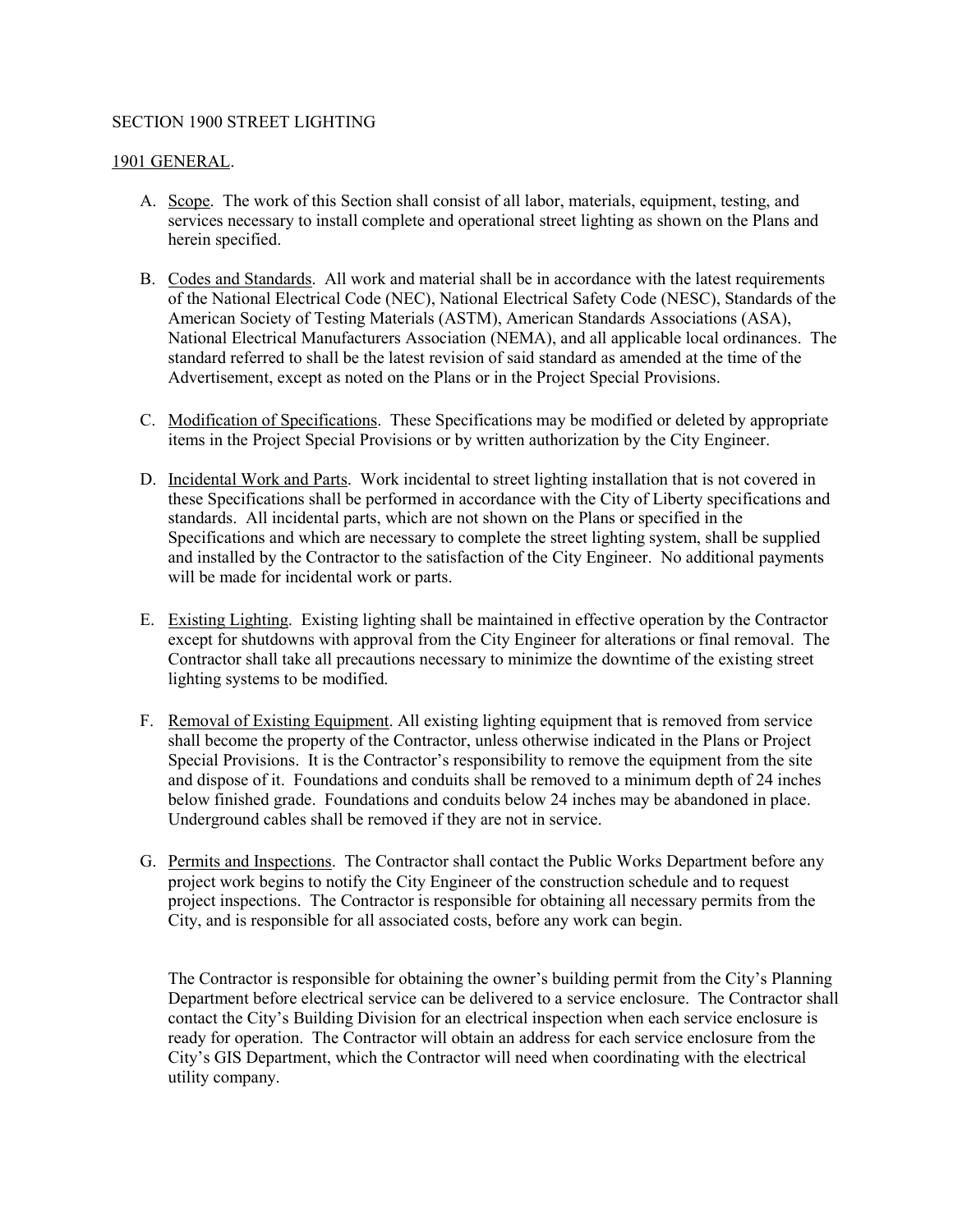- H. Electrical Service. The Contractor is responsible for contacting the electrical utility company in advance to schedule delivery of service to each service enclosure. The Contractor shall pay the electrical utility company's fees to deliver electrical service. The Contractor shall also be billed for all electrical utility service charges until the entire project is substantially complete and the burn test is successfully completed. After those milestones, the electrical service can be transferred to the City.
- I. Maintenance Work. The Contractor is responsible for making all repairs and replacements to the street light system, including but not limited to, downed poles, damaged or cut cables, nonoperational luminaires, regardless of the cause or responsible party, until the work is determined by the City to be substantially complete.

## 1902 MATERIALS AND EQUIPMENT.

This section governs the furnishing of all luminaires, poles, conduits, cables, and other material and equipment supplied by the Contractor, as required, to complete the street lighting system as shown on the Plans, the Standard Drawings, and as specified in the Project Special Provisions. All lighting equipment shall be of new stock unless the contract provides for relocation of existing units or use of units furnished by others. New equipment and material shall be of the best grade, and shall meet the approval of the City Engineer. Insofar as practical, major items supplied under a single contract or tied contracts shall be of the same type and consist of products of the same manufacturer to secure uniformity.

A. Street Light Poles. The type of pole shall be as specified on the Plans. This specification is in addition to the City of Liberty's "Pole and Luminaire Details" Standard Drawing, which describes the Specifications and pertinent design details. It is the responsibility of the fabricator to verify and attest that the material sizes proposed are structurally adequate and in full compliance with this specification and Standard Drawings.

The aluminum street light pole shaft assembly shall be spun from one piece of seamless tubing, and after fabrication it shall have mechanical strength of not less than T6 temper. The cross section of the pole shall be round, and the shaft shall be fabricated in a continuous true taper from at least 6" above the hand hole to the top of the shaft. The shaft shall have no longitudinal or circumferential welds, except at the lower end, joining the shaft to the shoe base. Pole shaft shall have a satin ground finish. The shaft shall have a factory applied protective paper wrapper conforming to the manufacturer's standard practice to protect the shaft during shipping. Poles are to be kept dry and out of the weather until time for erection.

The top of the shaft shall be equipped with a cast aluminum removable pole cap held securely in place by means of set screws. Lighting standard shafts shall have a minimum 4" x 6" hand hole with frame and cover and a grounding lug opposite the hand hole. Shafts shall have internallymounted vibration dampers.

Pole dimensions shall be as specified on the Standard Drawings. It is the responsibility of the fabricator to verify and attest that the material sizes proposed are structurally adequate and in full compliance with this specification and the pole detail drawing.

The aluminum shoe base shall be a permanent mold casting. The base shall be free of cracks, pits, and blow holes and of sufficient size and strength to withstand full design loads. The base shall telescope the shaft; and one weld shall be on the inside of the base at the end of the shaft while the other weld shall be on the outside at the top of the base. The shoe base and the two (2) welds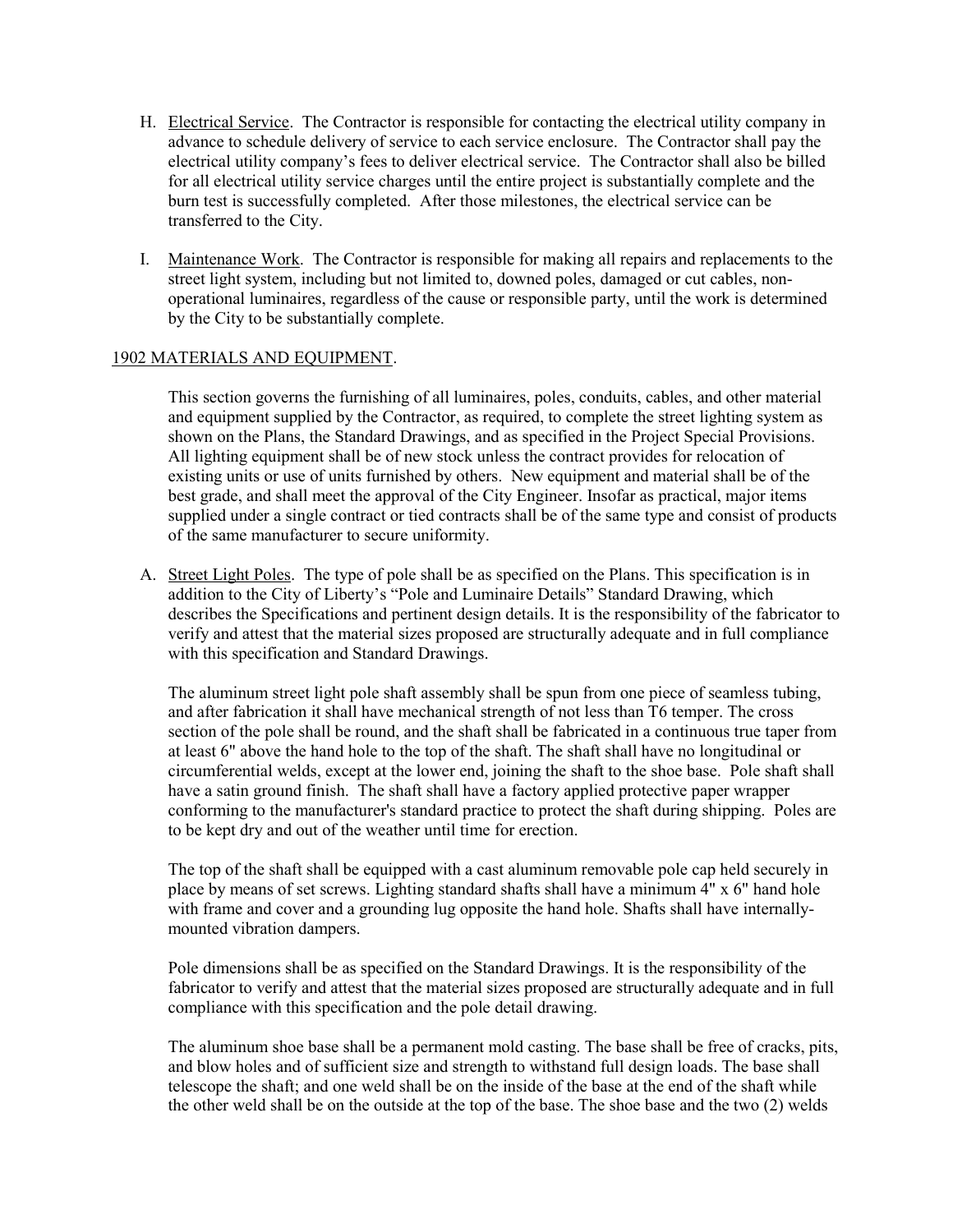shall develop the full strength of the pole assembly. The base shall be cast with four (4) slotted holes to receive the anchor/connecting bolts and tapped holes for attaching the four (4) cast aluminum alloy removable bolt covers provided for each pole. The bolt covers shall attach to the upright portion of the body of the base. The bolt circle diameter is provided in the Standard Drawings.

If poles are to be installed on existing foundations or structures with anchor bolts in place, the Contractor shall furnish poles with a shoe base to fit the anchor bolt spacing.

All poles shall be attached to a cast aluminum break-away base sized according to the Standard Drawings. The break-away base shall conform to the break-away criteria of AASHTO Standard Specifications for Structural Supports for Highway Signs, Luminaires, and Traffic Signals, current edition.

B. Bracket Arms. The type and size of bracket arms shall be as specified on the plans.

The single member arm shall be tapered by cold working from round tubing. After tapering, the member shall be flattened to produce an elliptical cross-section with the major diameter in the vertical plane, perpendicular to the wind. The outboard end of the arm shall remain round with a two-inch slipfitter for mounting the luminaire. The single member arm shall be designed to meet given design factors and mounting dimensions.

The truss type member arm assembly shall be a one piece welded assembly consisting of an upper arm and lower arm (brace) securely joined by a vertical strut and a connector or weld at the outboard end of the arm assembly. The upper arm shall be tapered by cold working from round tubing. After tapering, the upper arm shall then be flattened to produce an elliptical cross-section with the major diameter in the horizontal plane, parallel to the wind. The outboard end of the upper arm shall remain round with a two-inch slipfitter for mounting the luminaire. The outboard end of the lower arm (brace) shall be covered by an end cap.

- C. Screw-In Anchor Foundations. Screw-in anchor foundations shall be the size and type shall be as shown in the Plans and Standard Drawings, based on the pole mounting height and number of bracket arms. The conduit access slot shall be smooth and clean to prevent damage to the conduit.
- D. Concrete. All concrete for foundations, whether reinforced or non-reinforced, shall be KCMMB 4,000 psi mix. Concrete construction shall be in accordance with ACI 301 Standard Specifications for Structural Concrete.
- E. Reinforcing Steel for Concrete Foundations. All reinforcing steel shall meet the requirements of steel bars for concrete reinforcement. AASHTO specifications, when referenced, will control the physical properties, chemical properties and handling and storage of the material, except as otherwise specified herein or shown on the Plans. Unless otherwise specified, reinforcement shall be Grade 40 or 60 deformed bars in accordance with ASTM A 615. Splicing of bars is not allowed.

Upon request, Contractor shall provide documentation of reinforcing steel that shall include the steel manufacturer's certified mill test report showing complete chemical and physical test results for each heat.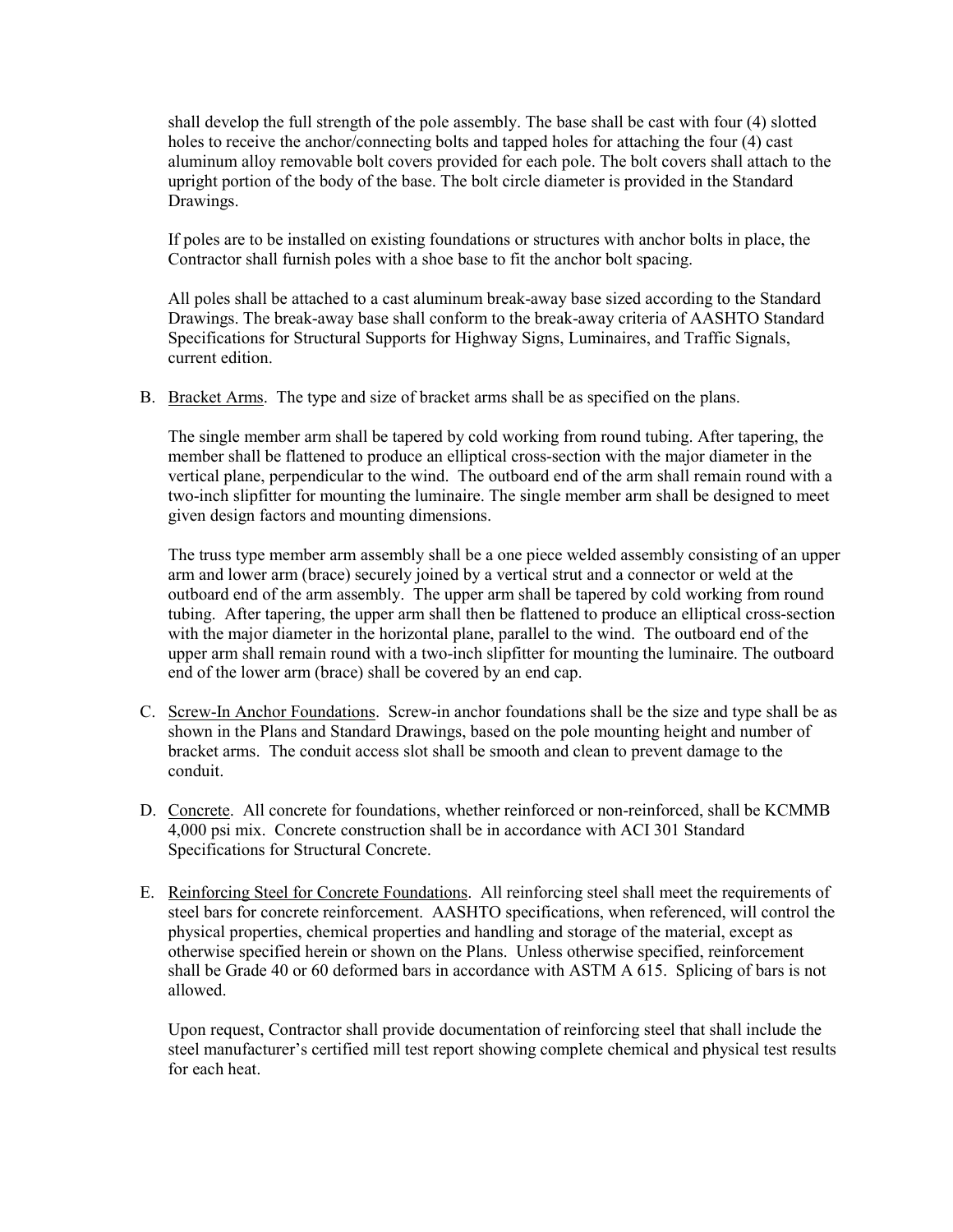- F. Anchor Bolts. Anchor bolts shall be steel with 50,000 PSI minimum yield. Anchor bolts shall be threaded for the length of the bolt that is to be exposed. The anchor bolts shall be hot dipped galvanized on the top ten inches of the threaded end, after threading. Each anchor bolt shall include one nut and two washers, galvanized to ASTM A153 standards. Threads shall be Coarse Thread Series as specified in ANSI B1.1 and may be formed by cutting or rolling. Nut dimensions shall conform to the requirements of ANSI B18.2 for heavy semi-finished hex nuts. Washer dimensions shall conform to ASTM F 436.
- G. LED Luminaires. All luminaires shall be LED as listed on the City's Approved Products List, and as shown on the Plans.

The luminaire shall be equipped with an integral slipfitter for 2-inch bracket arm mounting. The mounting device shall allow the luminaire to be mounted absolutely level and shall have no more than four (4) fasteners serving both the leveling and clamping functions. It shall allow one person to install the luminaire by simultaneously holding it in position and tightening the fasteners, such that the luminaire will be properly level at the first attempt. Mounting provisions shall meet 3G vibration rating per ANSI C136. Wildlife guard shall be provided to conform to the bracket arm with no gaps.

Luminaires shall have a precision-cast aluminum housing with integral light source, driver, and thermal management system. Housing shall have a gray polyester powder-coated finish to provide durability and corrosion resistance.

The electrical compartment shall be accessed through a hinged, removable power door with toolless entry from the bottom of the fixture. Luminaires shall be pre-wired with quick disconnects, requiring only connection of pole and bracket cables to a terminal block. The manufacturer shall place a permanent tag in the luminaire housing imprinted with: the manufacturer name, luminaire voltage, wattage, and provide a blank area for the Contractor to inscribe the installation date.

Luminaires shall be provided with the following components:

- 1. 7-Pin photocell receptacle meeting ANSI C136.41 standards and a shorting cap.
- 2. Internal surge protection device (SPD) rated 10kV/5kA, meeting the requirements of ANSI C136.2. The SPD shall have a fuse that protects the fixture by disconnecting the luminaire from the power at the end of life. It shall have an indicator light that is lit when the SPD is fully functional and dark when it needs to be replaced.
- 3. Module for field adjusting light output and fixture wattage by up to 50% of full output.

Luminaires shall meet the following requirements:

- 1. Housing shall be IP66 rated.
- 2. UL 1598 listed for use in wet locations.
- 3. Accept an input voltage of 120/208/240/277 volts.
- 4. Rated for operation in ambient temperatures ranging from  $-40^{\circ}$  C to  $40^{\circ}$  C.
- 5. Electromagnetic compatibility meets or exceeds FCC CFR Part 15.
- 6. Driver shall be rated for 100,000 hours based on IES TM-21 testing procedures, and have a power factor greater than or equal to 90 percent at full load with a total harmonic distortion less than or equal to 20 percent at full load.
- 7. Maintain 95% of initial intensity at 10,000 hours with an ambient temperature of 25° C based on IES LM-80 testing procedures.
- 8. Light source shall emit no direct uplight (BUG rating,  $U = 0$ ).
- 9. IES Type 2 light distribution with photometric curves developed by a Nationally Recognized Testing Laboratory (NRTL) in accordance with IES LM-79 procedures.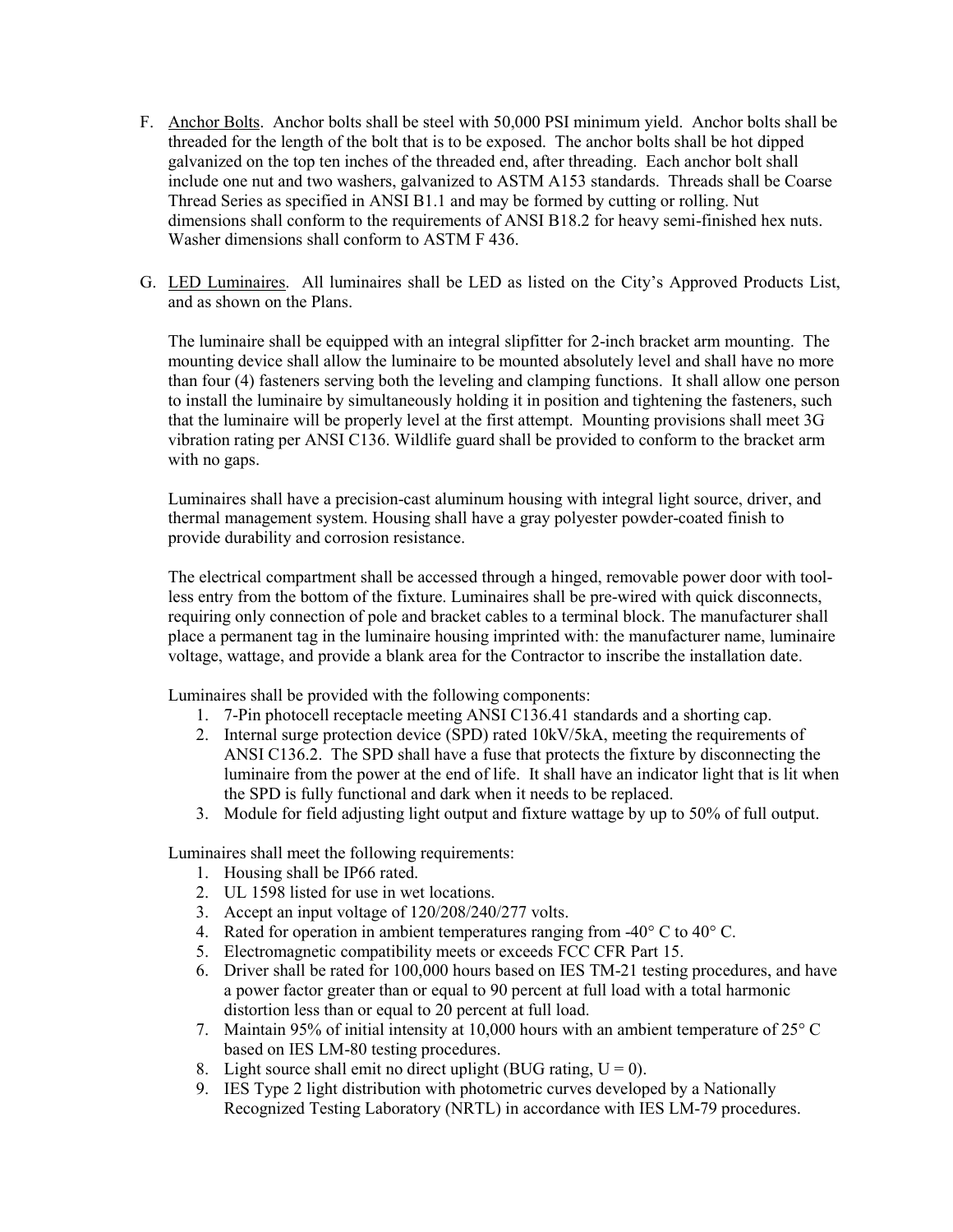- 10. Color Correlated Temperature (CCT) of 4,000 K (+/- 250 K).
- 11. Minimum Color Rendering Index (CRI) of 70.

The manufacturer shall submit a five-year non-prorated full warranty on all components of the luminaire to the City. The warranty shall being on the project acceptance date and include all components of the luminaire.

- H. Conduit. The location and type of conduit shall be as shown on the Plans or Standard Drawings. The Contractor may furnish and install polyvinyl chloride (PVC), or high-density polyethylene (HDPE) conduit for the distribution system. Rigid Metallic Conduit (RMC) shall be used where conduit is to be installed externally on a structure per the specifications of the Missouri Department of Transportation. For projects where the ground surface is largely unpaved, it is the Contractor's option to furnish and install cable-in-duct, instead of separate conduit and cables for the distribution system.
	- 1. Polyvinyl Chloride (PVC) shall be Schedule 40 or Schedule 80, and shall conform to NEMA Standard TC-2 and NEMA TC-3. The conduit shall bear an Underwriters' Laboratories (U.L.) label and shall conform to Federal Specification WC-1094A (latest version). The conduit shall be clearly and durably marked at least every 10 feet with the material designation, nominal duct size, and the name and/or trademark of the manufacturer.

Fittings for PVC conduit shall be in accordance with U.L. 514. Cement used for the fittings shall be in accordance with the conduit manufacturer's recommendations. Conduit, fittings, and cement shall be supplied by the same manufacturer.

2. High Density Polyethylene (HDPE) shall be smooth walled inside and out, and shall be gray in color. The conduit shall be manufactured and coiled or reeled in continuous transportable lengths and uncoiled for further processing and/or installation without adversely affecting its properties or performance. The conduit shall be manufactured to NEMA Standard TC-7 and ASTM D 3035 SDR11 specifications. The conduit shall be clearly and durably marked at least every 10 feet with the material designation, nominal duct size, and the name and/or trademark of the manufacturer.

An approved factory coupling shall be used for connection of the HDPE conduit to a 90° factory PVC elbow or between two lengths of HDPE conduit. The coupling shall be of high density polyethylene material. The coupling shall provide an airtight and watertight lock connection.

- 3. Cable-In-Duct shall consist of three low voltage, insulated power cables, factory installed in conduit intended for direct burial. The duct shall meet all the specifications for high density polyethylene, as described previously in this Specification. The duct shall be clearly and durably marked at least every 10 feet with the material designation, nominal duct size, and the name and/or trademark of the manufacturer. The cables shall meet all the specifications for distribution cable, as described in the following sections of in this Specification.
- I. Pull and Junction Boxes**.** Pull and junction boxes shall be as shown on the Plans and shall be fiberglass reinforced polymer concrete of a size and shape as indicated on the Standard Drawings. Junction boxes may be either Type 1 or 2, and pull boxes shall be Class 1. Pull and junction box material is to be an aggregate consisting of sand and gravel bound together with a polymer and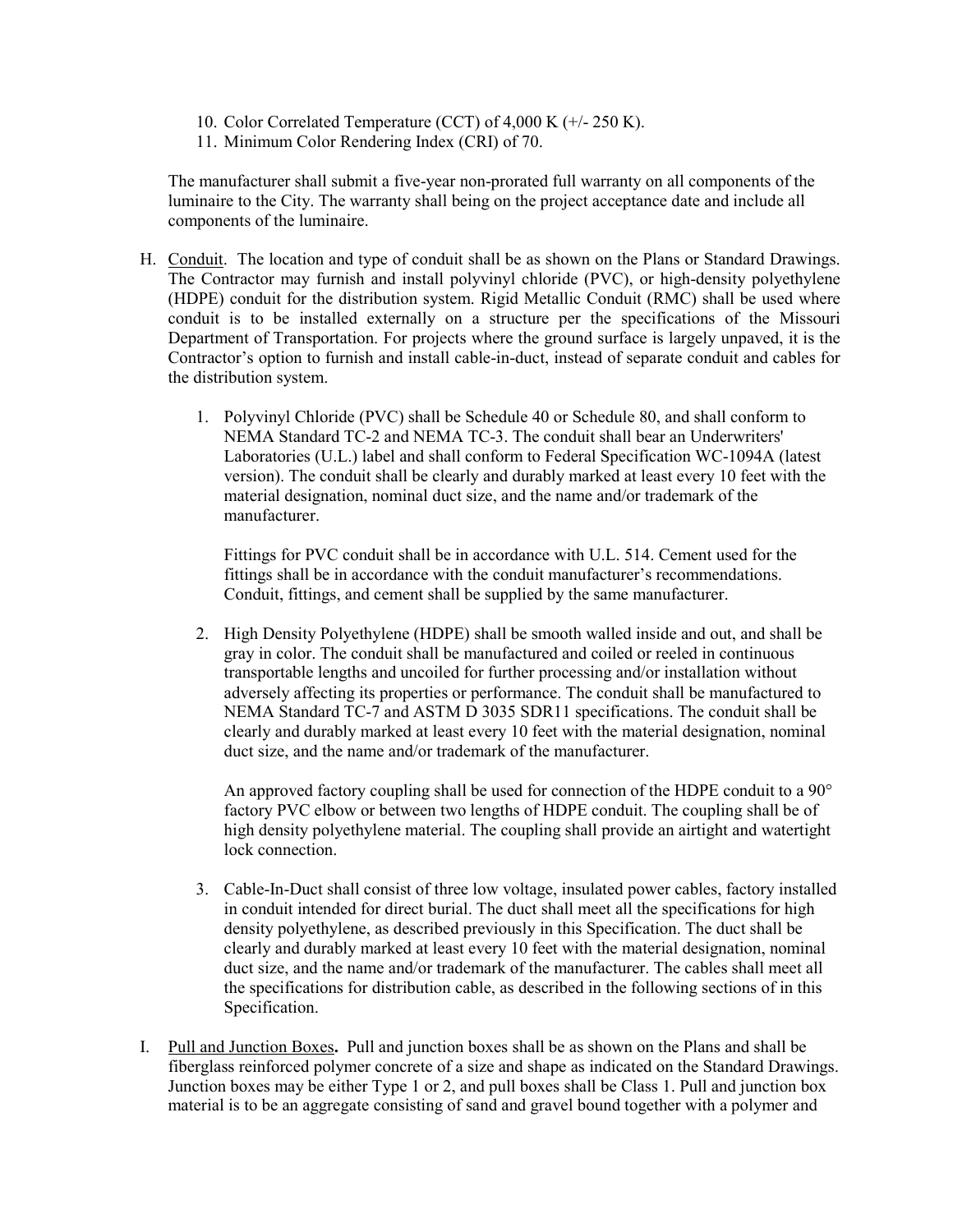reinforced with continuous woven glass strands. Pull boxes shall withstand a wheel load of 20,000 pounds and junction boxes shall withstand a wheel load of 15,000 pounds. All pull and junction boxes are to have an open bottom.

Each pull or junction box shall be equipped with a bolt down cover. The threaded hole that receives the cover lock-down bolt shall be open at the bottom to allow the cleanout of sand, dirt and other debris. Lock-down bolts shall be stainless steel with a hex-head. Pull and junction box covers shall be polymer concrete and shall have a minimum wheel load rating of 20,000 pounds and 15,000 pounds respectively. A lift opening or pull slot shall be provided on all covers. Covers shall be embossed with "STREET LIGHTING".

- J. Cable. The types and lengths of cables shall be supplied as shown on the Plans, Standard Drawings, or as specified in the Project Special Provisions. All cable shall be stranded annealed soft drawn copper wire, and shall be the AWG size as listed on the Plans. Cable shall be 600-Volt and be thermoplastic or thermosetting polyethylene insulated. All cable shall be plainly marked on the outside with the manufacturer's name and identification in accordance with industry practice.
	- 1. Distribution cable shall be no larger than No. 4 AWG and no smaller than No. 8 AWG. The insulation shall be type RHH, RHW-2 or USE-2, meeting the requirements of ICEA S-95-658. The average thickness of insulation shall be no less than 60 mils.
	- 2. Pole and bracket cables inside the pole to luminaire(s) shall be three-conductor (3c) No. 12 AWG cables, meeting the specifications of IMSA 19-1. For poles with dual luminaires separate pole and bracket cables will be required to each luminaire.
- K. Connectors. All cable splices shall be made in boxes or pole bases using connector assemblies as shown in the standard drawings. Connectors shall have set screw type terminals to accommodate the wire sizes indicated in the Plans. All connectors shall be UL listed and rated for 600 volts.
	- 1. Multiple tap connectors shall be insulated pre-molded electrical power connectors, with one terminal per wire. All terminals shall be set screw type.
	- 2. Break-away connectors shall be in-line waterproof pre-molded fused slip disconnect assemblies with slipover plastic boots. Fused disconnects shall be used for each phase conductor, and non-fused disconnects shall be used for the ground. Fuses shall be high interrupting 8-Amp fuses. Poles with dual luminaires will require two-wire terminals and plastic boots for the load side of the fused disconnects. All terminals shall be set screw type.
- L. Service Enclosure. Service enclosures shall consist of all equipment and material necessary for the distribution of secondary electrical power as shown on the Plans. Service enclosures shall be an underground service type, rated for 200 amps, 240 volts, unless otherwise noted. Each service enclosure shall have a ringless meter socket with horn bypass meeting the requirements of the electrical utility company.

The cabinet shall be fabricated from minimum 1/8 inch thick non-anodized aluminum alloy with NEMA 3R construction. It shall have an individual meter, panel, contactor, and rear service pull "compartments". The meter and panel/contactor compartments shall have piano hinged doors. All hinges, catches and other hardware shall be non-ferrous metal or stainless steel. The meter compartment shall include padlocking provisions, and the panel/contactor outer door shall have a factory installed Corbin lock assembly designed for a standard number 2 key. The panel/contactor compartment shall have an inside panel door. The outer front and inside panel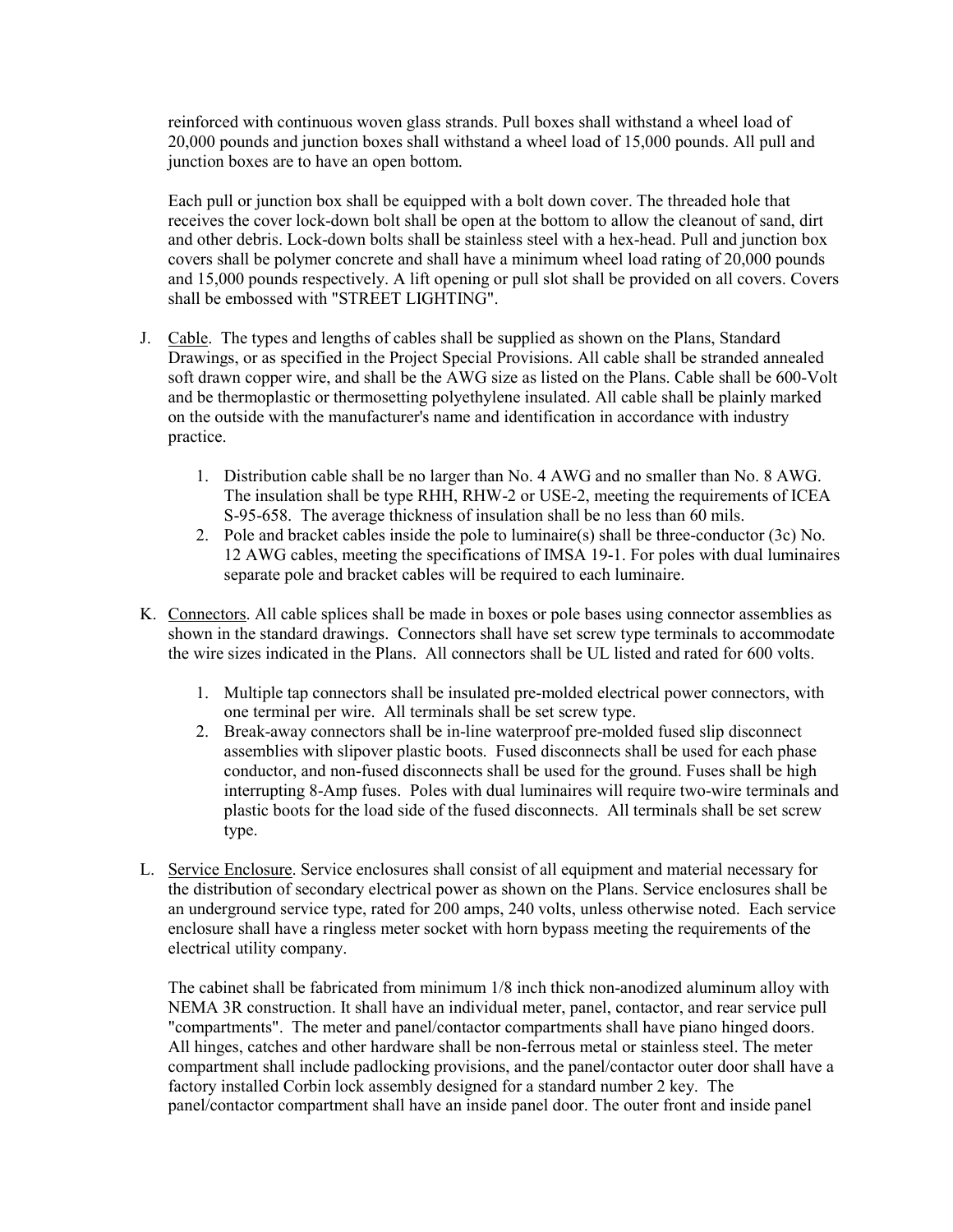doors shall be equipped with an approved doorstop. Panelboard shall have silver plated copper buss and shall accept the required number of 1 inch plug in breakers. Panelboard compartment shall contain a photocell and test switch. All factory installed wire shall be 600 volt rated copper. The cabinet shall have a natural aluminum finish.

M. Photoelectric Cells. Photoelectric cells shall operate a lighting system through mercury load relays. Photoelectric cells shall be of the solid-state type operating on 120 volts. The photoelectric cell circuitry shall be designed to be normally closed at night. The photoelectric cell shall be configured such that in the event of failure, the lights shall be on. The photoelectric cell shall be mounted inside the service enclosure such that all luminaires within the system operate simultaneously and shall illuminate only during hours of darkness or low visibility. Turnon shall occur at 2.6 foot candles  $\pm$  0.5 foot candles. The photoelectric cell shall have an inverse off/on ratio for energy savings. Photoelectric cells shall sense light levels with a non-drifting phototransistor. The photoelectric cell shall have a time delay to avoid turn off due to lightning and transient light.

## 1903 INSTALLATION.

This section governs the construction of all foundations and the installation of all luminaires, poles, conduits, cables and other material and equipment as required to complete the street lighting system as shown on the Plans, the Standard Drawings, and as specified in the Project Special Provisions.

A. Conduit Installation. Conduit shall be installed as shown in the Plans and the Standard Drawings. The size of the conduit used shall be as shown on the Plans. It shall be the privilege of the Contractor, at his own expense, to use larger size conduit if desired, as approved by the City Engineer. Where larger size conduit is used, it shall be for the entire length of the run from outlet to outlet. No reducing couplings will be permitted. No additional payment will be made for larger conduit.

Wherever a conduit passes beneath a curbed street, aluminum conduit markers shall be installed in the curb immediately over the conduit location. Conduit markers shall be furnished by the Contractor as detailed in the Standard Drawings and shall be installed in the top of the curb by drilling the curb and epoxying the conduit marker in place. Conduit markers are subsidiary to the installation of conduit.

The ends of all conduits shall be well-reamed to remove burrs and rough edges. All conduits shall be cleaned and swabbed prior to installation of cable. Field cuts shall be made square and true so that the ends will butt or come together for the full diameter thereof. The end of each conduit run shall be covered to prevent water or debris from entering the conduit while the system is being constructed.

Existing underground conduit to be incorporated into a new system and GRS conduits shall be cleaned with a mandrel and blown out with compressed air.

An approved factory coupling shall be used for connection of the HDPE conduit to PVC conduit. The interior of all conduit joints shall be sufficiently smooth to prevent cable damage during pulling.

Conduit bends, except factory bends, shall have a radius of not less than six times the inside diameter of the conduit. Where factory bends are not used, conduit bends shall be made without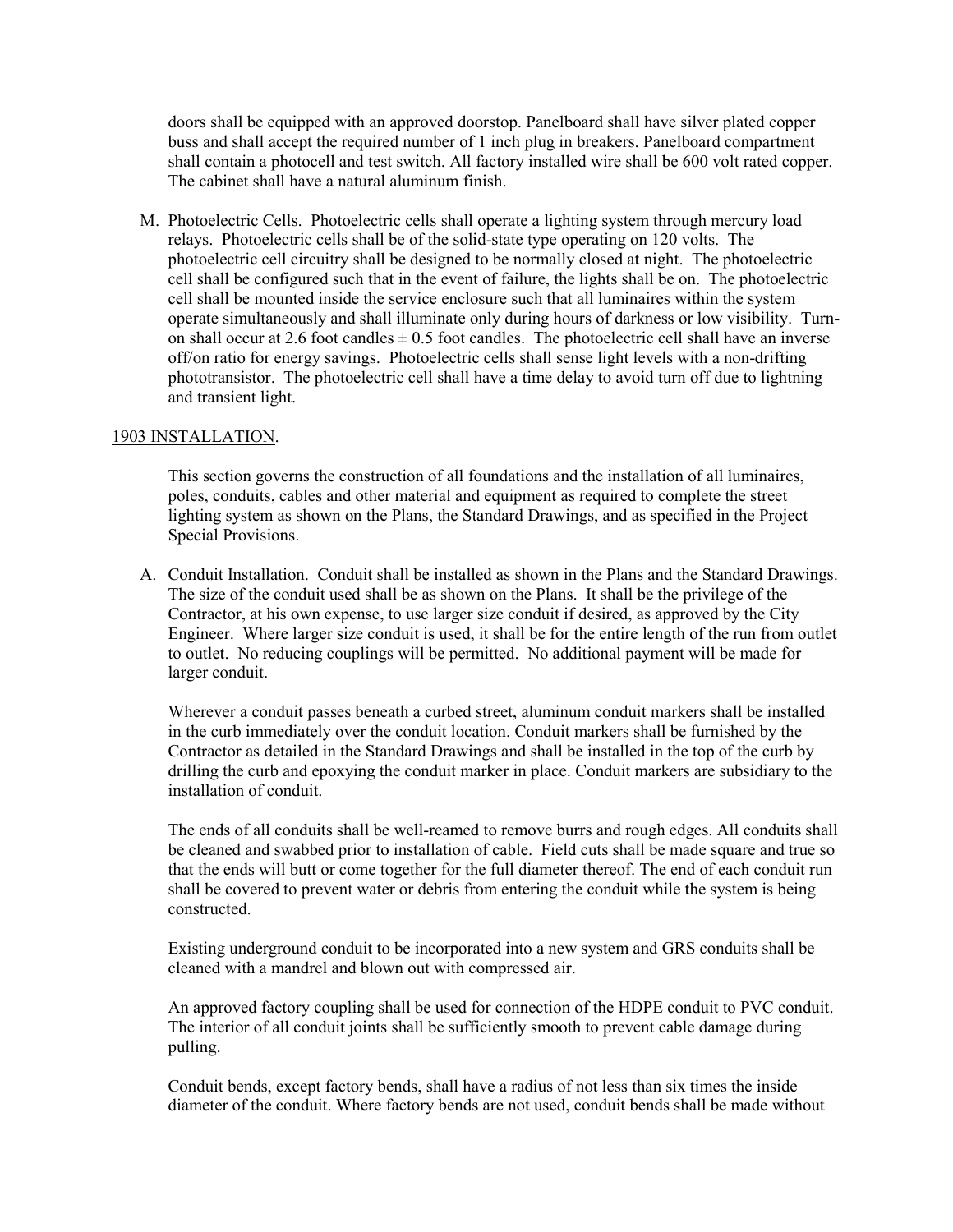crimping or flattening, using the longest radius practicable and utilizing an appropriate conduit bending tool.

The conduit shall be installed continuous from outlet to outlet or as otherwise shown on the Plans. With respect to HDPE conduit, no couplings or joints will be allowed at intermediate points unless approved by the City Engineer. The conduit may be directional bored to minimize disruption to the existing improvements or may be plowed or trenched. Conduit shall be installed under pavement sections at a depth not less than 36 inches below top of pavement. In all other areas, conduit shall be installed to a depth of 24 to 36 inches below finish grade.

At all outlets, conduit shall enter from the direction of the run. PVC conduit bends shall enter all junction or pull boxes from below the box and shall extend into the box a minimum of 2 inches. RMC conduits may enter a pull or junction box from the side. The side of the box shall be drilled per the manufacturer's recommendations. The hole shall be no more than one-half inch larger than the conduit. The gap between the box and conduit shall be filled with sealing compound.

- 1. Trenching. Trenches shall be excavated to a maximum width of 6 inches and deep enough to provide the minimum cover for conduits as shown in the Standard Drawings. Trenches leading to screw-in anchor foundations shall not be wider than the shaft of the anchor. If two or more conduits are placed in a common trench, the conduits shall not cross each other. If the bottom of the trench is in rock or rocky soil, the conduit shall be placed on a 6 inch protective layer of clean, tamped backfill material. Trenches shall be backfilled as soon as practical after the installation of conduit, but after inspection of the trench by the City Engineer. Backfill material installed within 6 inches of the conduit shall be free of rock or other solid material that might cause mechanical damage to conduit. The backfill material shall be placed in layers not to exceed 6 inches deep, and each layer shall be thoroughly compacted to the approximate density of the adjacent material before the next layer is placed. The 4 to 6 inches of backfill material directly below finished grade shall be topsoil. All disturbed areas shall be restored to the satisfaction of the City Engineer.
- 2. Plowing. Conduit may be installed by plowing in unpaved areas. The equipment used for plowing conduit is designed specifically for that purpose with the power and versatility to easily and accurately bury the various sizes of conduit under all normal soil conditions. This equipment places the conduit without twisting, kinking, or damaging the material in any way. The vibrating unit shall be attached to a tractor unit in such a manner that the tractor does not dampen the vibration. The cable way and guides shall be smooth, free of obstructions and sharp edges and shall not cause bending of the conduit at shorter than the minimum bending radius recommended by the manufacturer, nor cause excessive strain to the conduit. Conduit reels may be mounted on the tractor or conduit unreeled along the proposed route before plowing in such a manner to allow as direct a line as possible to the trench to avoid unnecessary bending of the conduit or rubbing of the conduit against the reel. The plow shall not be backed onto the conduit. If an underground obstruction is encountered, the plow shall be lifted out of the ground and the obstruction removed. After installation of conduit by plowing, the disturbed earth shall be leveled and, if necessary, compacted by a device approved by the City Engineer. Ends of conduit shall be capped immediately after cutting to prevent moisture and debris from entering the conduit. All disturbed areas shall be restored to the satisfaction of the City Engineer.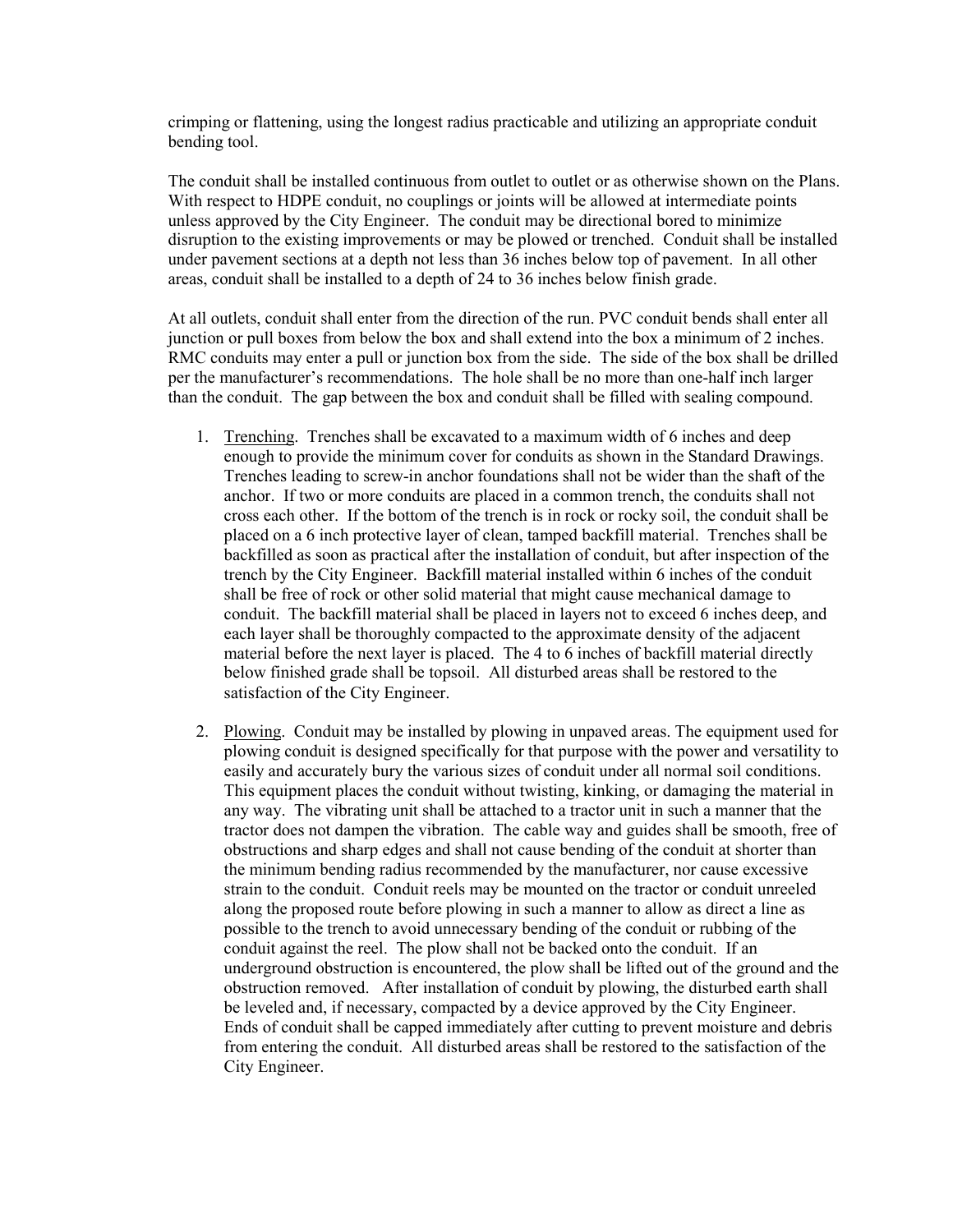- 3. Boring. Pavement shall not be disturbed without the written permission of the City Engineer and then only in the event insurmountable obstructions are encountered. Conduit shall be placed under existing pavement by boring. The Contractor shall complete the boring as to maintain minimum permissible clear distances, both horizontally and vertically, from all underground utilities. Boring pits shall be kept 2 feet clear of the edge of any type of pavement wherever possible. Boring alignment shall be perpendicular to the curb line in order to achieve the shortest possible crossing distance. Excessive use of water such that pavement might be undermined or subgrade softened, will not be permitted. The Contractor shall at all times and for the entire length of the boring alignment be able to demonstrate the horizontal and vertical position of the alignment. All disturbed areas shall be restored to the satisfaction of the City Engineer. Boring may be used instead of trenching or plowing at all other locations.
- B. Cable-In-Duct Installation. All applicable portions of the conduit installation and circuit wiring sections of these Specifications apply to cable-induct installation. Cable-in-duct may be installed by boring, trenching, or plowing operations. Cable-in-duct runs shall be continuous without splice between the service enclosure, pole bases, and junction or pull boxes. Cable-in-duct shall extend far enough to provide the required amount of cable slack at all terminations or connections. For concrete foundations, rigid conduit of sufficient size to facilitate the pulling of cable-in-duct shall be cast in the foundation as shown on the Plans. The cable-in-duct shall be installed through the rigid conduit in the foundation. The plastic duct of the cable-in-duct is to be terminated 3 inches above the bottom of junction or pull boxes and foundations, leaving the cables exposed for connection. All terminations of this plastic duct are beveled free from any sharp edges or burrs. The insulation of the electrical conductor may not be damaged when cutting the duct.
- C. Pull and Junction Box Installation. Pull and junction boxes shall be installed as shown on the Plans, Standard Drawings, or as directed by the City Engineer.

The top surface of all pull or junction boxes shall be flush with surfaced areas and approximately one inch above earth or sodded areas. All boxes shall have 1/2 inch clean crushed aggregate or other porous material for a minimum depth of 12 inches below the box for drainage. The excavated opening outside the junction box shall be wide enough to allow compaction of the backfill material. Cinders, broken concrete, broken rock or other hard or undesirable material shall not be used for backfilling. The backfill material shall be placed in layers not to exceed 6 inches deep, and each layer shall be thoroughly compacted before the next layer is placed. All disturbed areas shall be restored to the satisfaction of the City Engineer.

A pull or junction box placed in an unpaved area shall have a concrete pad around the perimeter as shown on the Plans. Concrete for the pad shall be per Section 1902. The concrete pad shall be reinforced with welded wire fabric. Concrete pads will not be required for boxes installed in concrete. Pull or junction boxes shall not be installed in sidewalk ramps.

Each Class 1 Pull Box shall be equipped with cable hooks as shown on the Plans. Cable hooks shall be galvanized steel or brass with a minimum diameter of 3/8 inch and a minimum length of 5 inches.

Additional pull or junction boxes may be installed when approved by the City Engineer. If it becomes necessary to increase the excavation depth and extend the box, no direct payment will be made.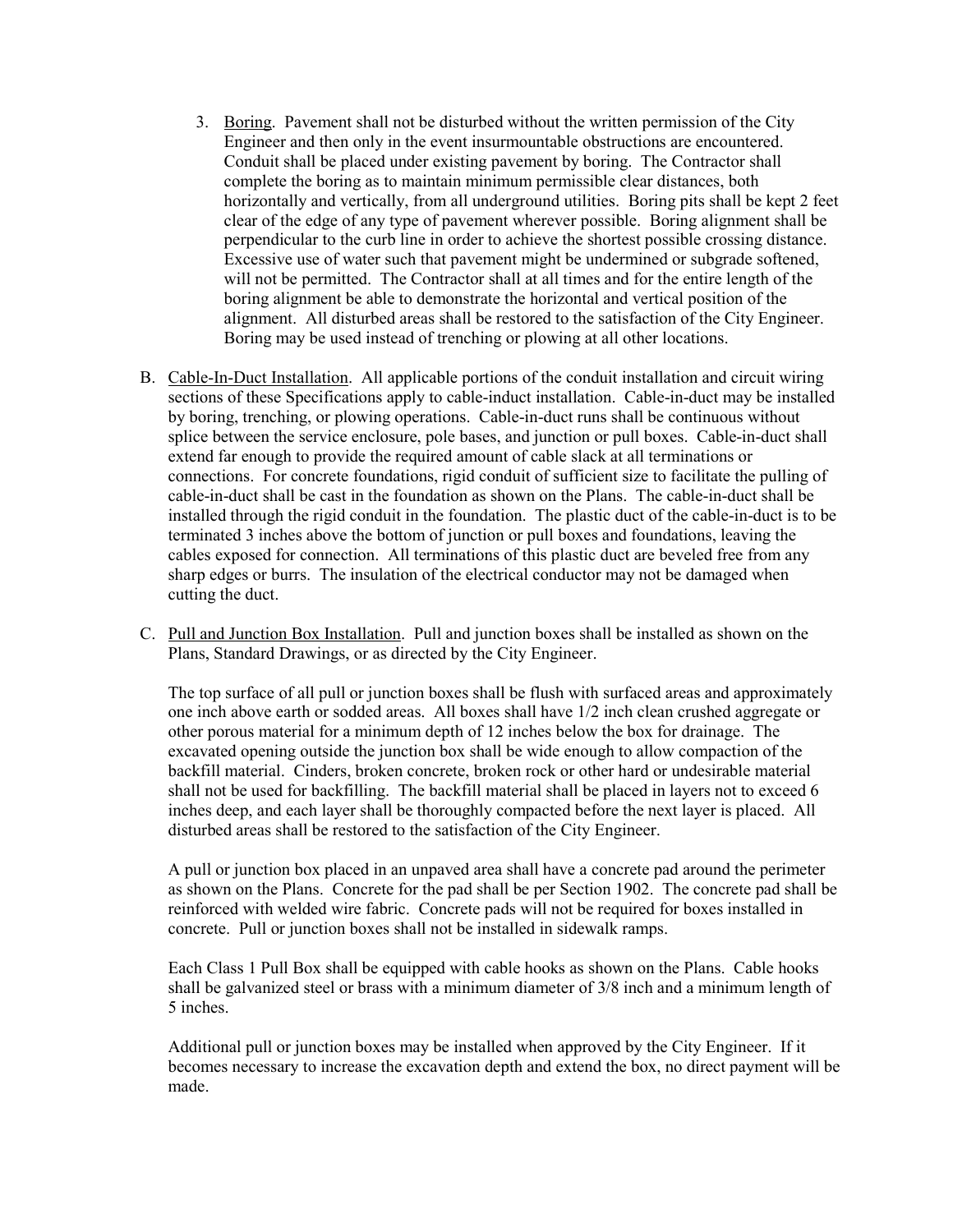D. Screw-in Anchor Foundation Installation. The Contractor is responsible for verifying the correct line and grade of all screw-in anchor foundations prior to installation. The Contractor shall stake the location of all street lighting poles to be installed. The City Engineer shall inspect the staking prior to any excavation and/or construction. Minor relocation of equipment to avoid conflicts may be allowed with the approval of the City Engineer.

Screw-in anchors shall be of the size and type required for the type of pole. Pre-drilling holes for screw-in anchors is not allowed, except for a depression to improve location accuracy. If a screw-in anchor foundations is not able to be used for any reason, a concrete foundation shall be installed at the contractor's expense.

The screw-in anchor foundations shall be screwed straight into the ground and the steel base plate shall be at the proper elevation and properly oriented to receive the shoe base. During installation the anchor shall be plumbed with a level. The base plate shall be flush with the finished grade. Minor leveling adjustments may be made with the use of leveling shims or washers. Shims and washers shall be galvanized or cadmium-plated steel no more than one-quarter inch thick. Only one shim or washer will be allowed at any one anchor bolt with a maximum of two on any pole. The installing torque for screw-in anchor foundations shall be between the maximum and minimum torque ratings shown on the Standard Drawings or per the manufacturer's recommendations.

Conduit bends shall be installed into all screw-in anchors through the slots in the base of the anchors. After conduit bends are installed and capped, the internal cavity of the screw in anchor shall be backfilled with sand or other fine aggregate material, as approved by the City Engineer.

An aluminum cover skirt must be installed around all sides of the base plate of screw-in anchor bases if a gap of more than two inches is visible between the bottom face of the base plate and the finished grade. The cover skirt is to be made of a solid sheet of aluminum, alloy designation 3003-H14, which is field cut and shaped to fit flush against the base plate and extend down to the finished grade. The cover skirt should form a lap joint, where it is to be fastened together with stainless steel self-taping screws.

E. Concrete Foundation Installation. The Contractor is responsible for verifying the correct line and grade of all concrete foundations prior to installation. The Contractor shall stake the location of all street lighting poles and service enclosures to be installed. The City Engineer shall inspect the staking prior to any excavation and/or construction. Minor relocation of equipment to avoid conflicts may be allowed with the approval of the City Engineer.

All concrete foundations shall be of the size and type show in the Plans, including all reinforcing steel. Reinforcing steel for concrete foundations shall be accurately cut and bent to the dimensions and shapes shown on the Plans. Cutting and bending tolerances for reinforcing steel shall be in accordance with the Concrete Reinforcing Steel Institute's Manual of Standard Practice. When placed in the work and before concrete is placed, reinforcing steel shall be free from dirt, oil, paint, grease, loose mill scale, thick rust, any dried mortar and other foreign substances. Reinforcing bars shall be positively secured against displacement. The bars shall be firmly tied at alternate crossings or closer. The steel shall be spot welded or tied in the correct position with proper clearance maintained between bare earth or the forms and the reinforcement. Measurements to reinforcing steel will be made to the centerline of bar, except where the clear distance from face of concrete is shown on the Plans. Splicing of bars shall not be allowed.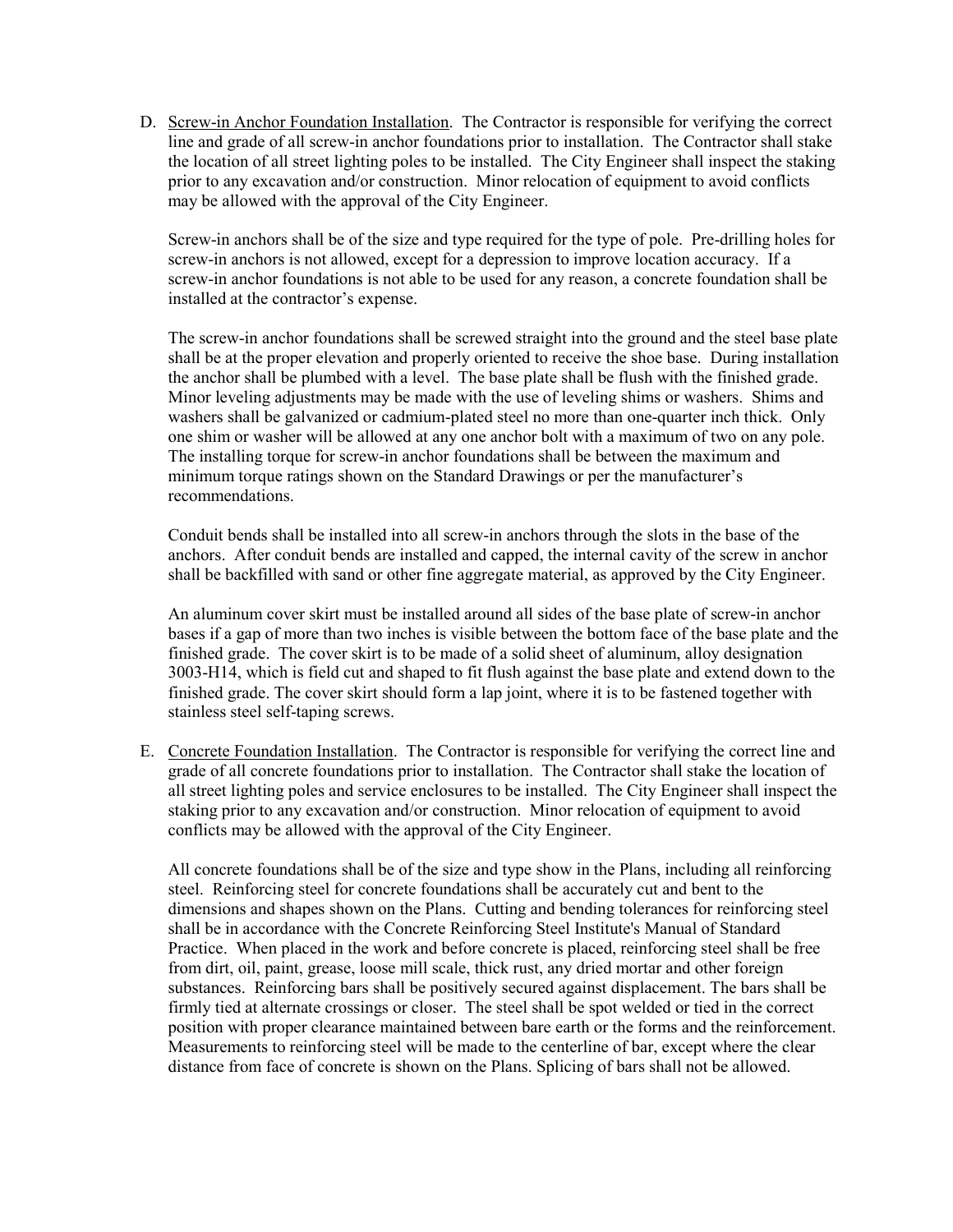PVC conduits and conduit bends should be set in the forms for concrete foundations. Pole and service enclosure foundations shall have separate conduits for exiting/entering cables and a separate one inch conduit for the ground wire. The direction of the exiting conduits and the orientation of the service enclosure shall be as shown in the Plans. Conduit set in concrete foundations shall extend approximately three inches above the foundation vertically and a minimum of three inches outside the foundation horizontally underground.

The bottom of all concrete foundations shall rest on firm ground. Forms shall be true to line and grade. The top of the foundation for street light poles, except raised foundations, shall be finished to curb or sidewalk grade, or as directed by the City Engineer. Forms shall be rigid and securely braced in place. Conduits and anchor bolts shall be placed in proper position, to proper heights, and held in place by means of a template until the concrete sets. Conduits shall be covered before concrete is poured to prevent concrete from entering the conduits. All portions of the anchor bolts extending above the foundation shall be threaded. Anchor bolts shall be provided with a hex head nut, flat washer, and a lock washer. Both forms and ground which will contact the concrete shall be thoroughly moistened before placing concrete. Concrete shall not be poured until forms and reinforcing steel have been checked and approved by the City Engineer.

Placement of concrete shall be witnessed by the City Engineer. Concrete foundations shall be poured monolithic, except for the pole cap. The pole cap of foundations for street light poles shall be formed and poured after the poles are plumbed with bracket arms installed. Foundations shall be consolidated by an internal type vibrator. The vibrator shall operate at frequencies of vibration not less than 4,500 cycles per minute under load. The amplitude of vibration shall be adequate to consolidate concrete properly. The concrete shall be cured with an approved moisture barrier such as wet burlap, polyethylene, etc., for a period of seventy-two hours. Cold weather curing shall be such that the concrete temperature shall be maintained above freezing for the entire curing period. Forms shall not be removed until the concrete is thoroughly set.

The exposed portions of the foundation shall be finished to present a neat appearance. Finishing should be done with the positioning jig in place. If the jig must be removed for finishing, it shall be re-installed immediately after finishing and left in place throughout the cure period. Prior to installing the pole or service enclosure, the positioning jig shall be removed and loose concrete cleaned from around the anchor bolts and conduits.

Cinders, broken concrete, broken rock or other hard or undesirable material shall not be used for backfilling around the finished foundation. The backfill material shall be placed in layers not to exceed six inches deep, and each layer shall be thoroughly compacted to the approximate density of the adjacent material before the next layer is placed.

Expansion joints shall be provided where a concrete foundation is adjacent to a concrete surface. After concrete has cured a minimum of seven days, the joint shall be cleaned, filled, and sealed per Section 1500.

F. Street Light Pole Installation. Street light poles shall not be installed on concrete foundations sooner than five day after pouring the concrete foundation, or as directed by the City Engineer. Poles and luminaires shall be cleaned of dirt, grease, etc. Scratches, abrasions or other surface damage shall be repaired to like new condition. Street light poles shall be fastened to screw-in anchor foundations or concrete with a break-away base using galvanized hardware. The pole shall be checked for plumb, minor corrections made using galvanized or cadmium plated steel shim stock, the nuts tightened, and the removable bolt covers installed. Hand holes in the pole and break-away base shall be oriented so that they are 180° measured radially from the direction of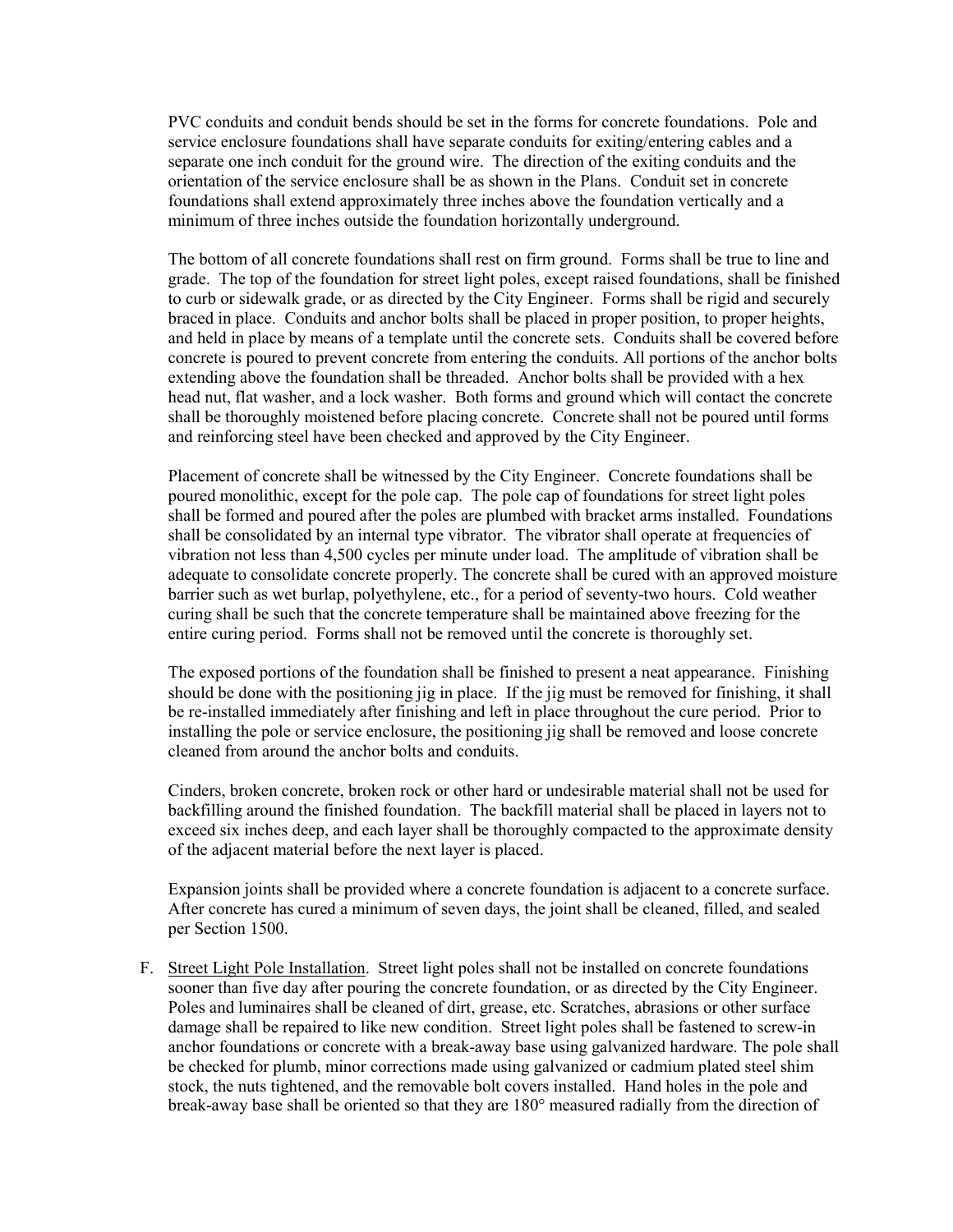oncoming traffic. In a median, the hand holes should be oriented 180° radially from one direction of oncoming traffic, facing either North or East, for all poles installed in medians. The opening in the break-away base should be located on the same side of the pole as the hand hole.

G. Bracket Arm Installation. Bracket arms for luminaires shall project from the street side of the pole and be perpendicular to the roadway. Install a rubber grommet around the hole at the top of the street light pole for the cable entrance. Sufficient lengths of pole and bracket cable shall be run inside the length of the street light pole shaft, out through the grommet at the top of the pole, and through the bracket arm. The bracket arm is to be attached to the pole using stainless steel hardware. Cables shall not be pinched when bracket arms are attached to poles.

For poles with dual luminaires, pole and bracket cable to each luminaire shall be identified by means of round brass or aluminum identification tags with a minimum thickness of 0.1 mil attached to the cables with copper wire. Identification tags shall be installed convenient to the hand hole, above the break-away connectors. Tags shall indicate the direction of the bracket arm, right or left, when looking at the hand hole.

- H. Luminaire Installation and Adjustment. Luminaires shall be installed on the slipfitter at the end of the bracket arm. The luminaire shall be adjusted and leveled in accordance with the manufacturer's instructions, to place the nadir directly below the light center.
- I. Service Enclosure Installation. The service enclosure shall be constructed and installed as shown on the Plans or as directed by the City Engineer. The Contractor shall coordinate his activities with the electrical utility company to insure delivery of power to the service enclosure when and where required. The cabinet shall be cleaned of wrapping, shipping material, dirt, grease, etc. Scratches, abrasions or other surface damage shall be repaired to like new condition. The service enclosure shall be installed orient the photoelectric cell to the North or to the East.
- N. Circuit Wiring. Installation of wiring shall be in accordance with the Plans and appropriate articles of the NEC. Distribution cables shall be installed in conduit, wired as a two-wire 240 volt (hot to hot) system with a ground wire. Distribution cables shall be continuous between street lighting appurtenances. Cables shall be color coded (black for phase conductors and green for ground).

Cable shall be pulled with minimal dragging on the ground or pavement. Frame mounted pulleys or other suitable devices shall be used for pulling cables out of conduits into pull boxes. Powdered soapstone, talc or other approved lubricant shall be used to facilitate pulling cable in conduits. All cable to be installed in one conduit shall be pulled by the Contractor in one operation, and all ends shall be taped to exclude moisture and shall be so kept until the splices are made or terminal appliances attached. Ends of spare conductors shall be taped. After cables are installed all conduit ends shall be sealed around the cables with a readily workable, soft, sealing compound. The compound shall be workable at  $30^{\circ}$  F and shall not melt or run at temperatures up to  $175^\circ$  F.

Splices in the distribution cable will only be permitted in pole bases or in boxes where circuits branch, as indicated in the Plans. Distribution cables shall be unspliced from the service enclosure to the first light pole. Splices shall be made with multiple tap connectors or an approved equivalent.

All cables passing through a pull or junction box shall be coiled once around the inside of the box to allow for splicing and connecting wires in the future. Wiring within power supplies and boxes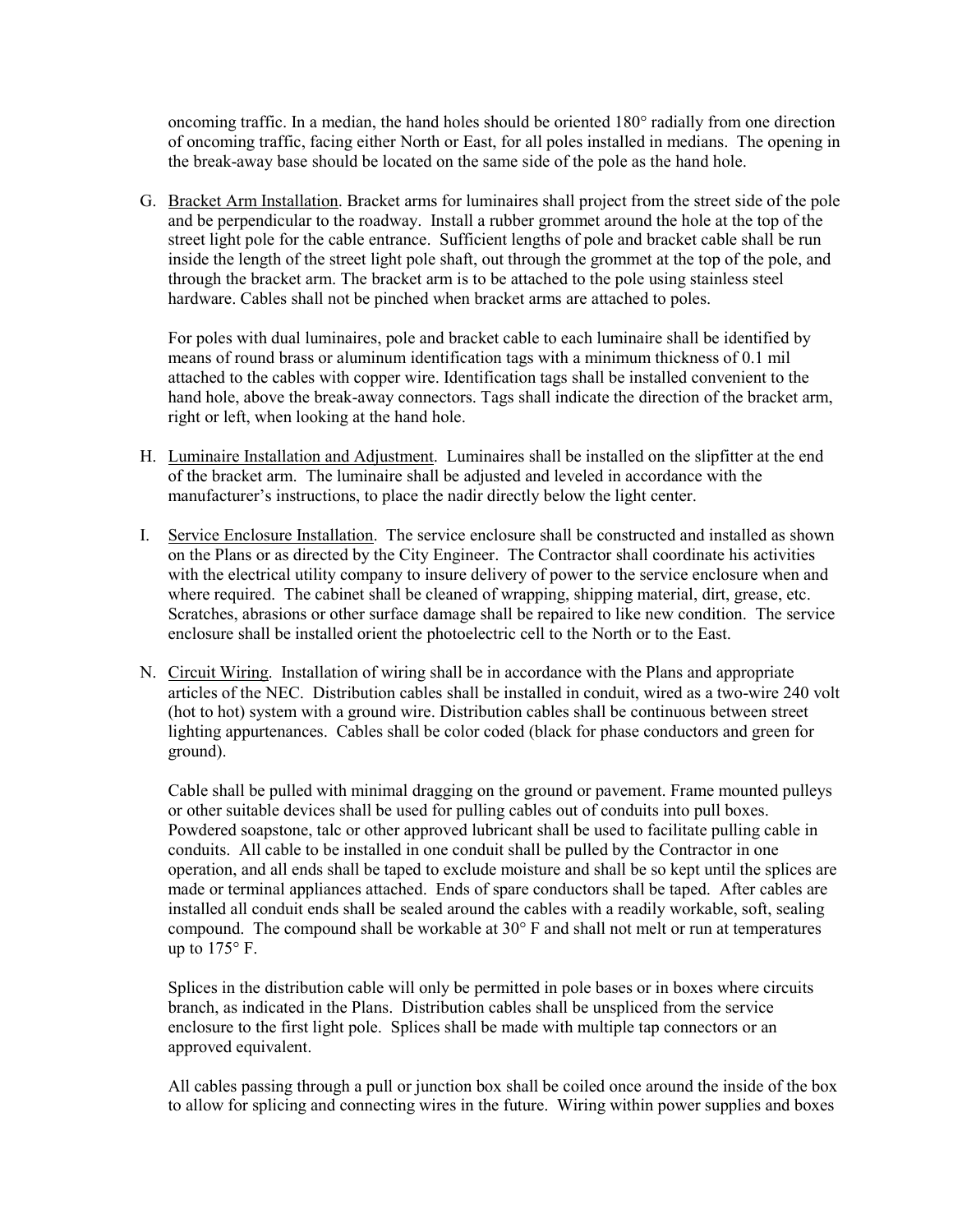shall be neatly arranged and laced up. All circuits shall be properly labeled in all service enclosures and boxes by means of round brass or aluminum identification tags with a minimum thickness of 0.1 mil attached to the cables with copper wire. The ends of the copper wire should be wrapped with electrical tape. Circuits shall be labeled with the power supply ID number and the circuit number.

- O. Electrical Connections. All distribution cable connections inside the base of the light pole shall be made with multiple tap connectors. Break-away fused disconnects shall be installed for the phase conductors and one non-fused disconnect shall be installed for the ground. The connectors and disconnects shall be installed convenient to the hand hole in the street light pole. Surplus distribution cable shall be installed at the base of each pole such that, when extended upward, the multiple tap connectors are no less than two inches and no more than five inches above the top of the hand hole cover located at the base of the pole. Twelve inches of surplus cable shall be coiled at the line side of each disconnect. Pole and bracket cable shall include 18 inches of slack on the load side of each disconnect. The non-fused disconnect for the ground shall be installed with the male end of the connector on the line side. One pole and bracket conductor shall be installed from the load side of the non-fused disconnect to the grounding lug in the pole by a 3/8" ring terminal and  $3/8$ " - 16 x  $3/4$ " long hex bolt. One pole and bracket conductor shall be installed from the grounding lug to the luminaire. Poles with two luminaires will require separate pole and bracket cables.
- P. Grounding. All electrical systems, equipment, and appurtenances, including poles and feed points shall be properly grounded in accordance with NEC requirements. At each concrete foundation, a ground rod shall be driven in the bottom of the conduit trench adjacent to the foundation. The driven ground rod shall be connected to the grounding lug in the street light pole by a No. 6 AWG copper ground wire attached to the rod with a galvanized grounding clamp. Ground wire is to be run through one-inch diameter PVC conduit in the foundation.

At each service enclosure foundation a ground rod shall be driven in the same trench as the conduit for the secondary service connection. Driven ground rods shall be connected to the neutral bus and the service enclosure by a No. 4 AWG copper ground wire attached to the rod with a galvanized grounding clamp. Ground wire is to be run through one-inch diameter PVC conduit in the foundations. The completed ground rod installation and connection to the ground wire shall not be backfilled until it the service enclosure passes inspection by the City's Building Division. The grounding clamp connection and the listing mark on the rod must be visible for inspection.

Ground rods shall be copper coated to meet NEC requirements, not less than 5/8 inch in diameter, and 10 feet in length. Ground rods shall be driven to a minimum depth of 12 inches below the finished surface. If subsurface conditions exist which prohibit the placement of the ground rod in a vertical position, the rod may be driven at an oblique angle, not to exceed 45-degrees from vertical, or when authorized by the City Engineer, buried in a trench at least 30 inches deep. The driven ground rod shall be connected to the grounding lug by a No. 6 AWG copper wire attached to the rod with a galvanized grounding clamp. The ground wire is to be run through a one-inch diameter PVC conduit in the foundations.

Q. System Testing. The Contractor is responsible for testing the completed street lighting system. Test shall be performed by the Contractor in the presence of and documented by the City Engineer.